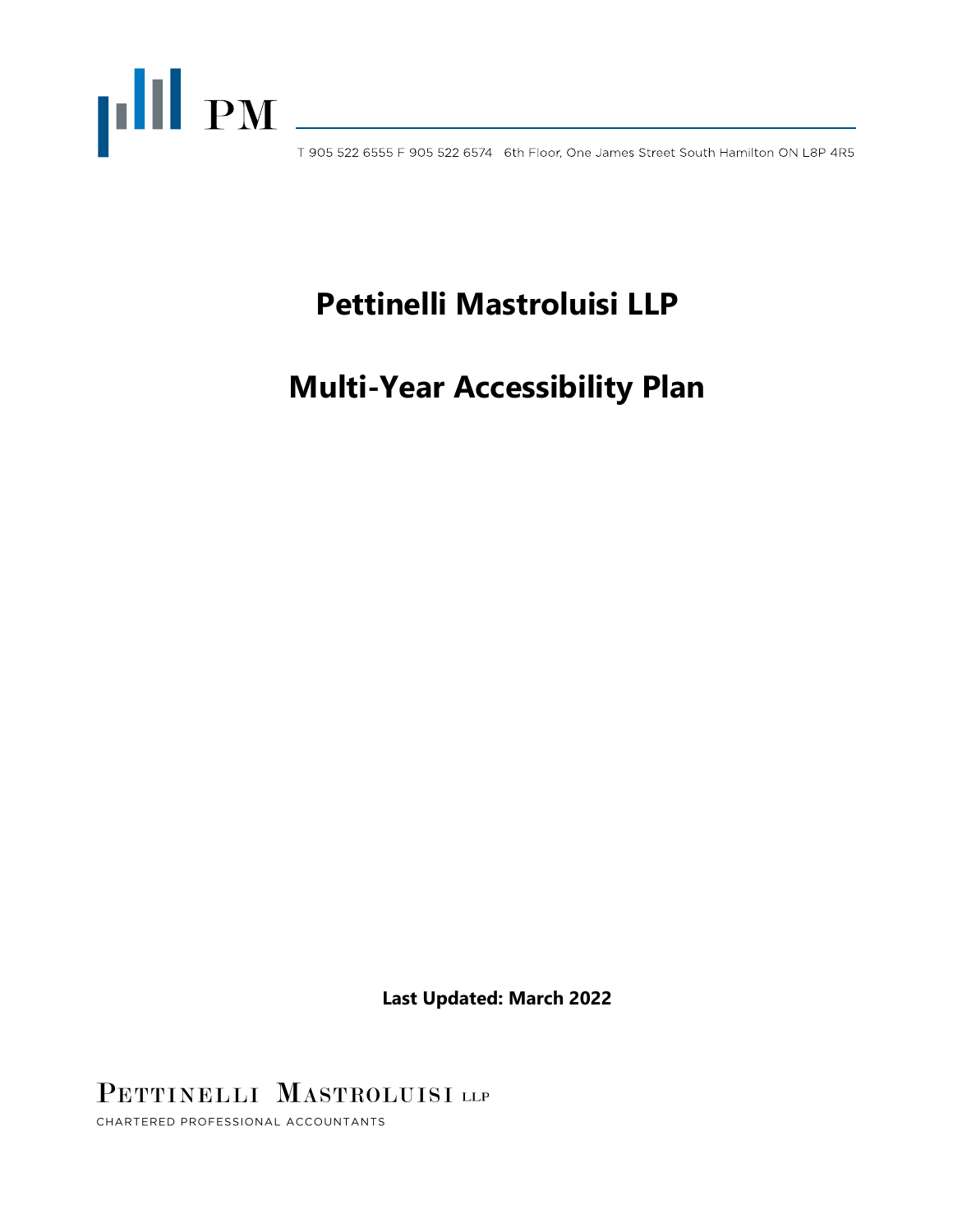

# Contents

| 1. |  |  |
|----|--|--|
| 2. |  |  |
| 3. |  |  |
| 4. |  |  |
|    |  |  |
| 1. |  |  |
| 2. |  |  |
| 3. |  |  |
| 4. |  |  |
| 5. |  |  |
| 6. |  |  |
|    |  |  |
|    |  |  |
|    |  |  |
|    |  |  |
|    |  |  |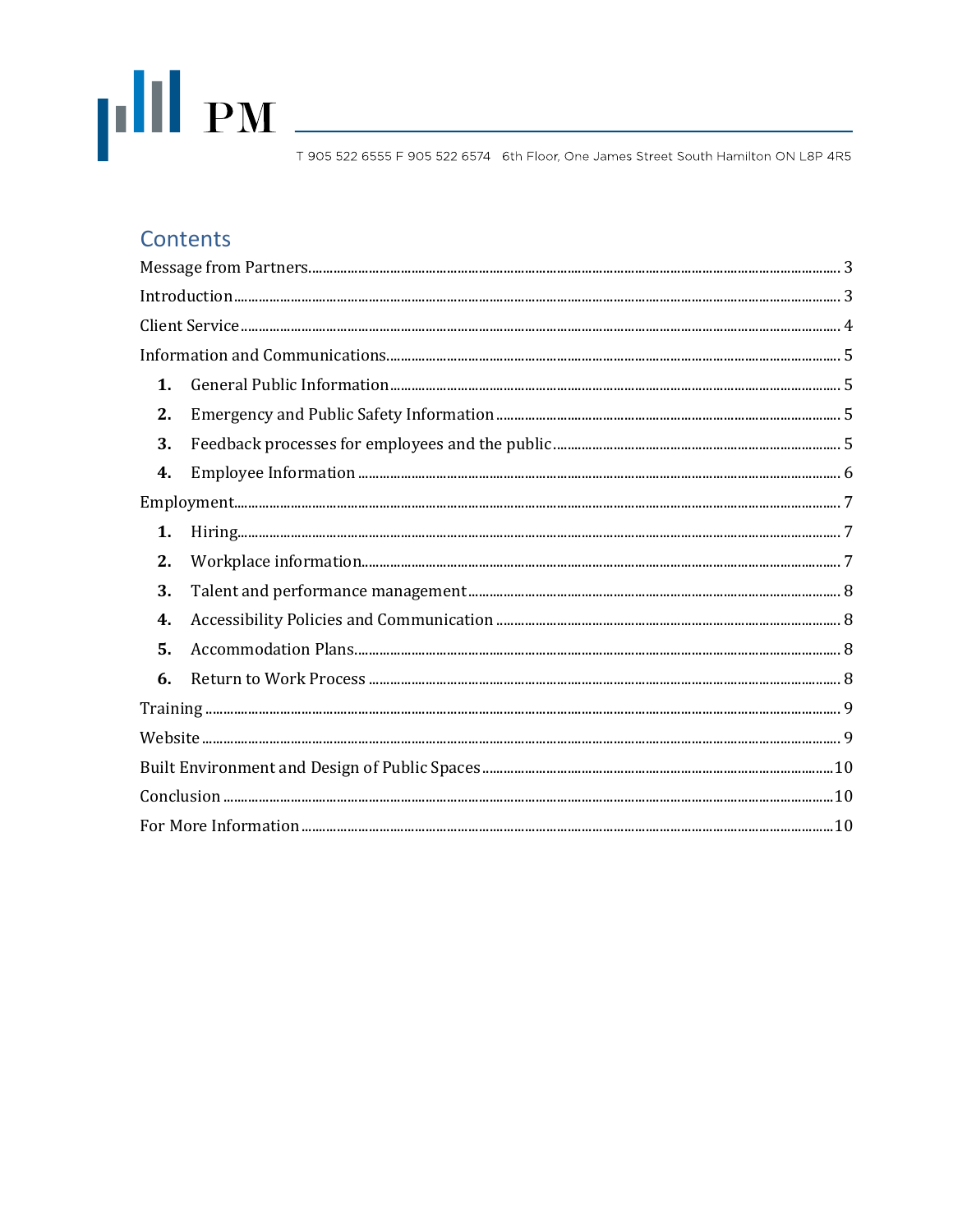# **THE PM**

T 905 522 6555 F 905 522 6574 6th Floor, One James Street South Hamilton ON L8P 4R5

# <span id="page-2-0"></span>Message from Partners/Statement of Commitment

Pettinelli Mastroluisi LLP (PM) is committed to providing a barrier-free environment for all stakeholders, including our clients, employees, job applicants, suppliers, and any visitors who may enter our premises, access our information, or use our services. As an organization, we respect and uphold the requirements set forth under the Accessibility for Ontarians with Disabilities Act, 2005, and its associated regulations.

Pettinelli Mastroluisi LLP understands that we have a responsibility for ensuring a safe, dignified, and welcoming environment for everyone. We are committed to ensuring our organization's compliance by incorporating accessibility legislation into our policies, procedures, equipment requirements, training, and best practices. We will review these policies and practices annually, as organizational changes occur, or in anticipation of compliance deadlines. In addition, we will strive to meet the needs of individuals with disabilities in a timely and effective manner.

Providing an accessible and barrier-free environment is a shared effort, and we are committed as an organization to working with the necessary parties to make accessibility for all a reality. For more detailed information on our accessibility policies, plans, and training programs, please contact Human Resources.

# <span id="page-2-1"></span>**Introduction**

Pettinelli Mastroluisi LLP is committed to fulfilling our requirements under the Accessibility for Ontarians with Disabilities Act. This accessibility plan outlines the steps that PM has taken to meet those requirements and to improve opportunities for people with disabilities. It is organized around the following standards and general requirements of the AODA.

The five standards are:

- Customer Service
- Information and Communications
- Employment
- Transportation
- Design of Public Spaces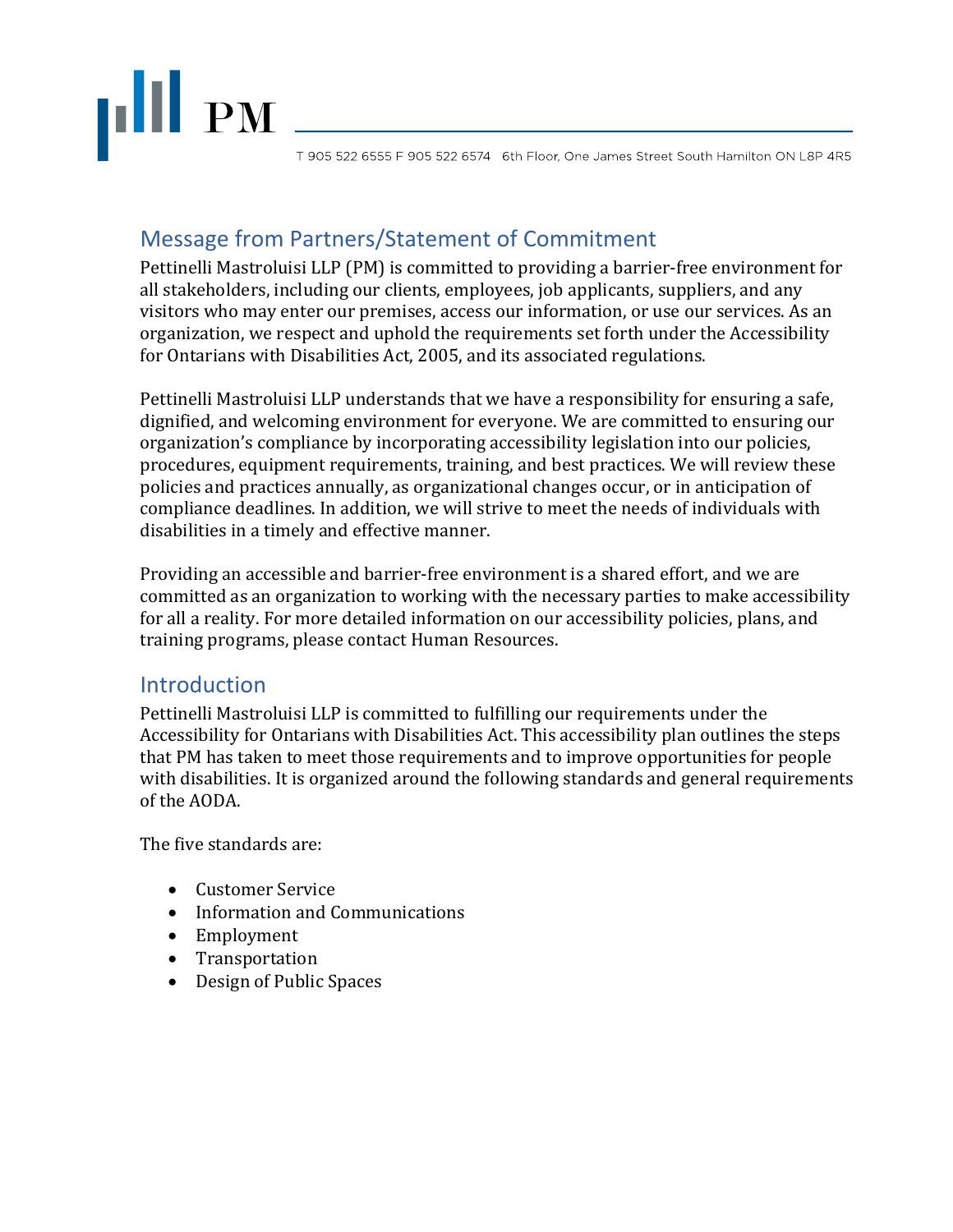

The general requirements are:

- Procurement
- Training

This document includes a summary of the accessibility initiatives that PM maintains as part of this program as plans for future action. These projects and programs are those that the PM has and will enact to meet the requirements of the Accessibility for Ontarians with Disabilities Act and to remove and prevent barriers to people with disabilities.

# <span id="page-3-0"></span>Client Service

PM is committed to providing accessible client service to people with disabilities. This means that we will provide goods and services to people with disabilities with the same high quality and timeliness as others.

Initiatives that we have implemented include:

- Creating an *Accessible Client Service Standards* policy, outlining our philosophy and procedures for ensuring the provision of accessible service.
- Training all our staff and volunteers on this policy, as well as the following:
	- $\circ$  Purpose of the Accessibility for Ontarians with Disabilities Act and the requirements of the customer service standard
	- o All policies and practices related to the customer service standard
	- o How to interact and communicate with people with various types of disabilities
	- $\circ$  How to interact with people with disabilities who use an assistive device or require the assistance of a service animal or a support person.
	- o How to use the equipment or devices available on-site or otherwise that may help with providing goods, services, or facilities to people with disabilities
	- o What to do if a person with a disability is having difficulty accessing our goods, services, or facilities
- Making this policy accessible to the public and our customers by posting the policy on our website.

For further information and to review our training materials, please see our *Accessible Customer Service* policy.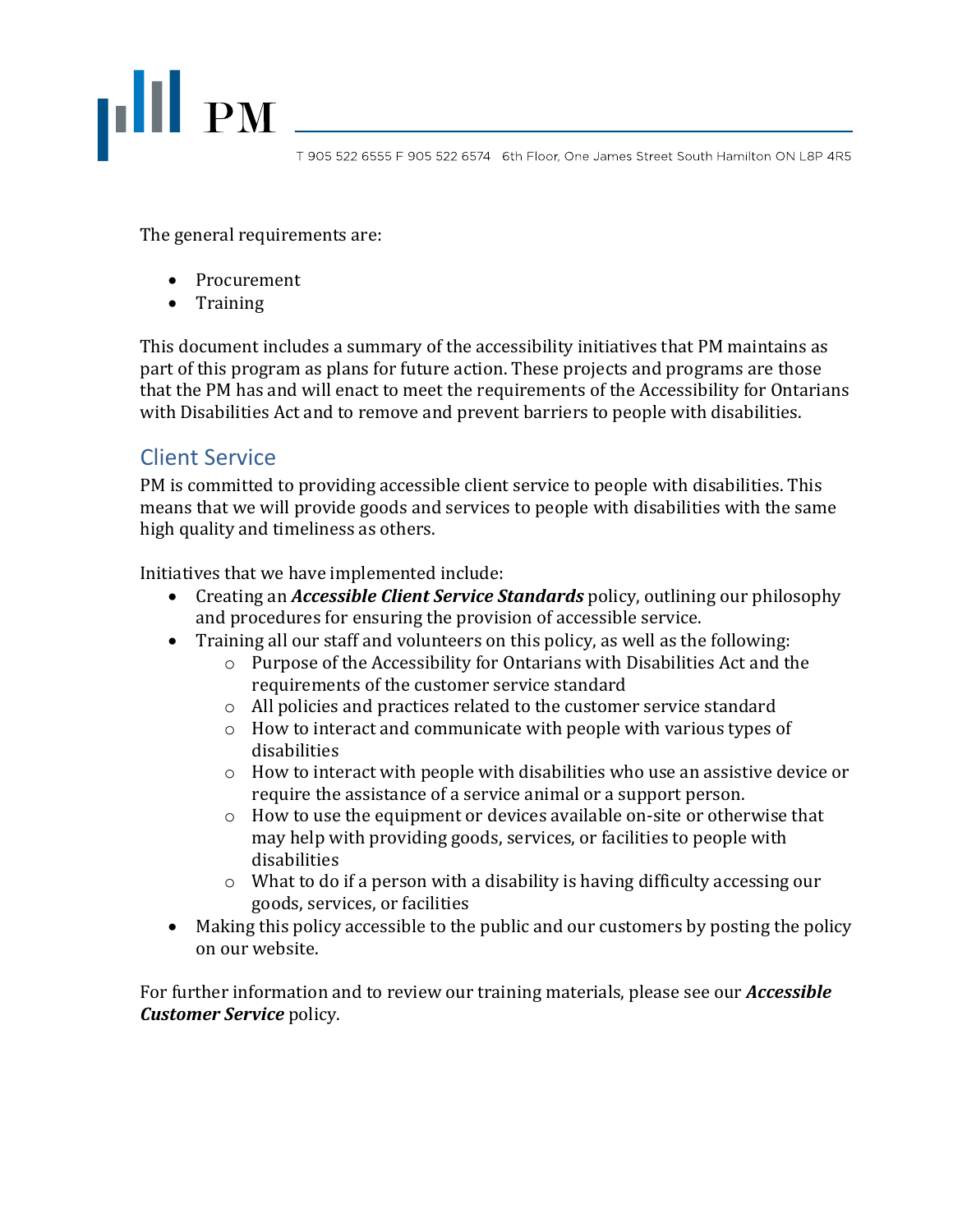

# <span id="page-4-0"></span>Information and Communications

PM is committed to making our information and communications accessible to people with disabilities. We inform the public and our employees that we will make written information and other forms of communication accessible, upon request, as well as via our related policies and procedures.

When a person with a disability asks for accessible information or requires communication supports, we work with them to figure out how to meet their needs in a timely manner and at no extra cost.

We will not make information accessible if the following factors are present:

- It is not possible technically to convert a document to an accessible format. In this case we will explain why and provide a short summary of it instead.
- The information comes from another organization
- We don't control the information
- The information is found on products or product labels

Specifically, we will ensure the following types of information and communication are available in accessible formats when requested:

#### <span id="page-4-1"></span>**1.** General Public Information

This includes all print documents and information provided to the public on our website.

#### <span id="page-4-2"></span>**2.** Emergency and Public Safety Information

This includes:

- Emergency plans and procedures
- Maps, warning signs and evacuation routes
- Information about alarms or other emergency alerts

#### <span id="page-4-3"></span>**3.** Feedback processes for employees and the public

When receiving and responding to feedback, we will take into account persons with disabilities. We do this by allowing different ways for people to communicate with the Firm. Feedback regarding the way we serve our students or employees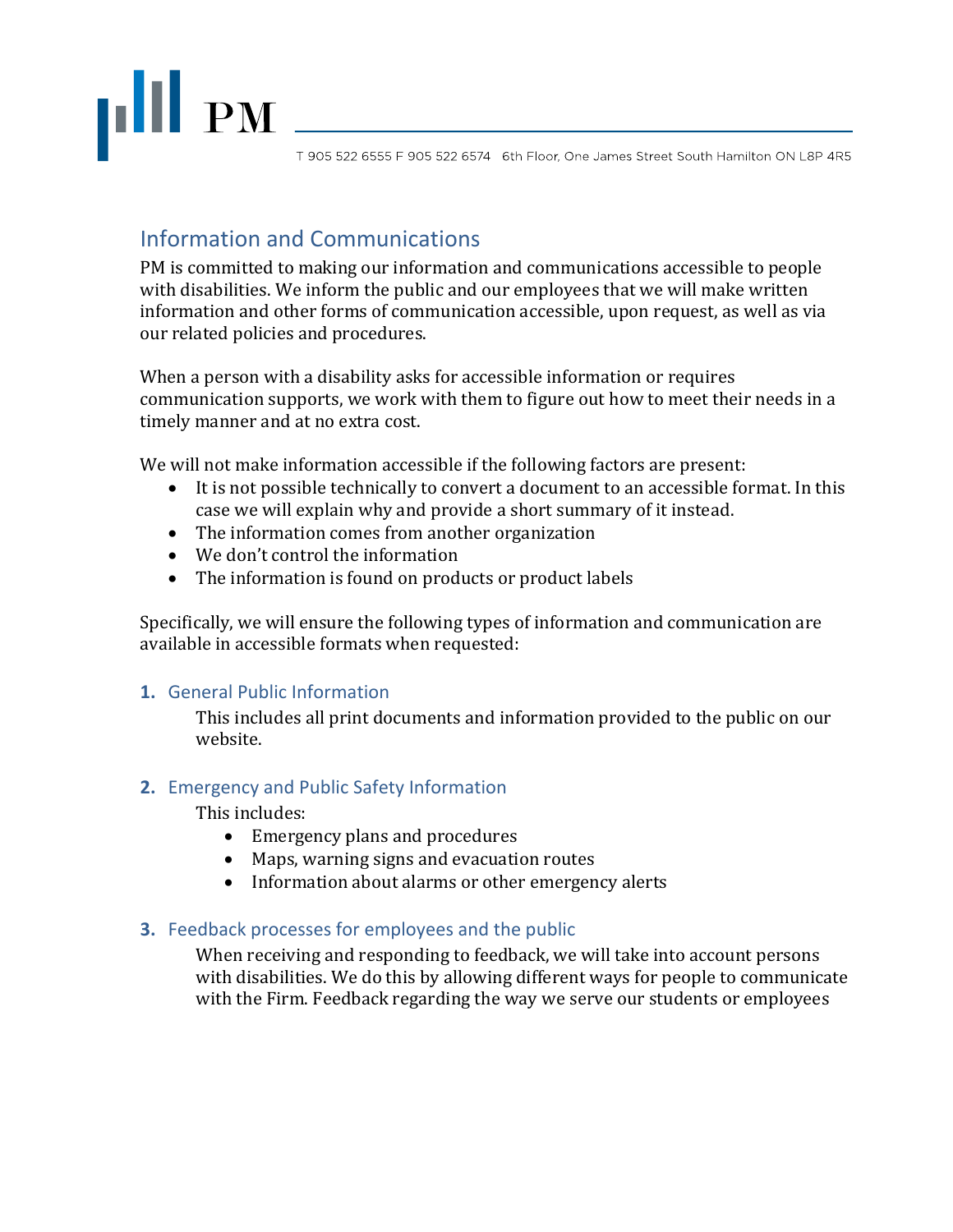with disabilities can be made in person, by telephone, in writing or by e-mail. All feedback shall be directed to Management and/or Human Resources.

Individuals are informed of our feedback procedures within our applicable policies and procedures (see our *Accessible Client Service Standards* policy).

#### <span id="page-5-0"></span>**4.** Employee Information

**III** PM

We will provide accessible workplace information when an employee with a disability makes a request. Such information may include:

- Any information that employees need to perform their jobs
- General information that is available to all employees at work (e.g., company newsletters, bulletins about company policies and health and safety information)
- Information about emergency procedures

#### **Accessible Formats and Communication Supports**

Except as otherwise provided, the Firm, upon request, will provide or arrange for the provision of accessible formats and communication supports for persons with disabilities, in a timely manner that considers the person's accessibility needs due to disability. This will be provided at a cost that is no more than the regular cost charged to other persons.

We shall consult with the person making the request in determining the suitability of an accessible format or communication support.

Types of accessible formats may include:

- HTML and Microsoft Word
- Braille
- Accessible audio formats
- Large print
- Text transcripts of visual and audio information
- Video correspondence

Types of communication supports may include:

• Reading the written information aloud to the person directly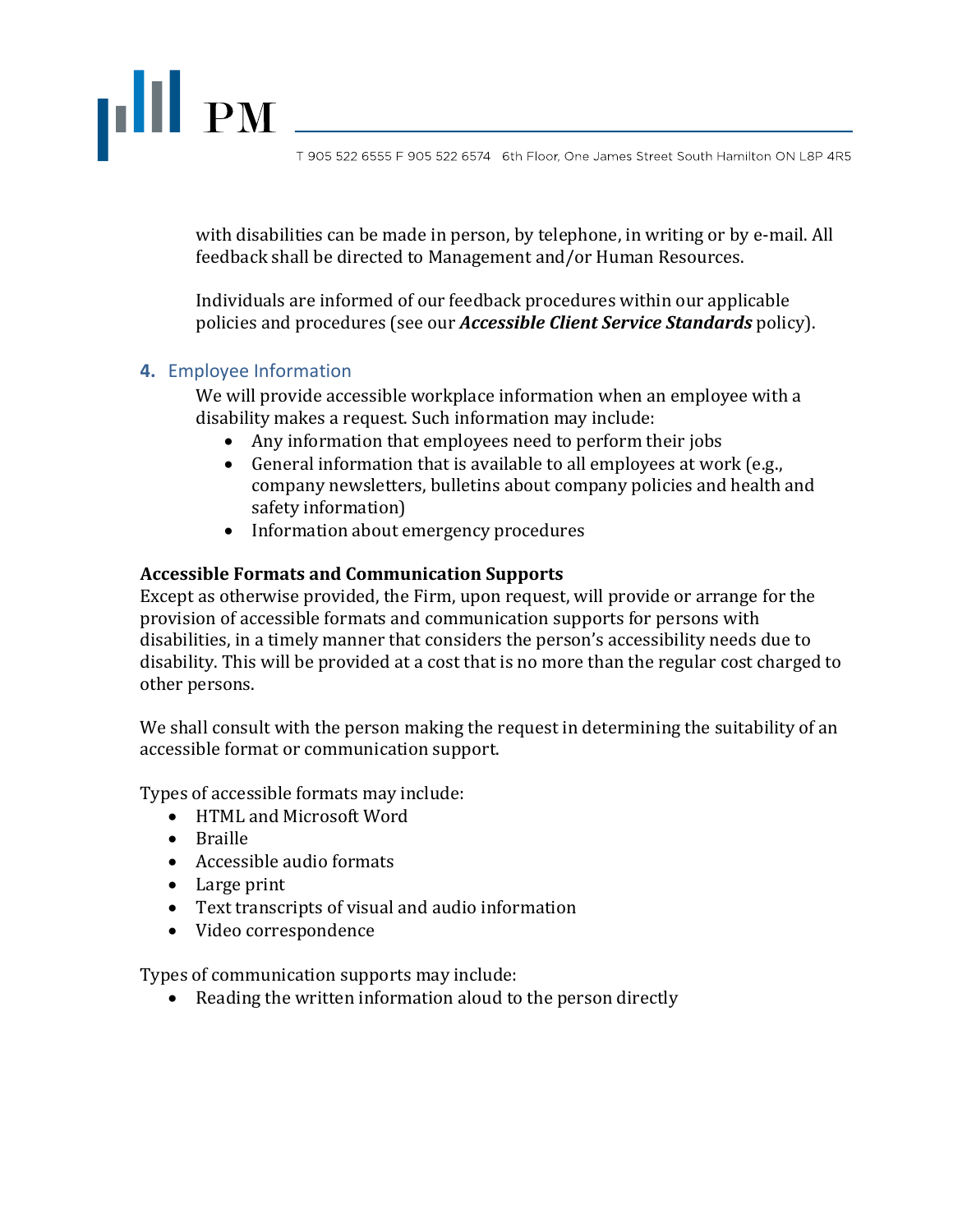- Exchanging hand-written notes (or providing a note taker or communication assistant)
- Captioning or audio description
- Assistive listening systems
- Augmentative and alternative communication methods and strategies (e.g., the use of letter, word or picture boards, and devices that speak out)
- Sign language interpretation and intervenor services
- Repeating, clarifying or restating information

We notify the public about the availability of accessible formats and communication supports in the following ways:

- Within our *Accessible Client Service Standards* Policy
- As posted on our recruitment advertisements
- Via verbal communication from Partners and Managers

## <span id="page-6-0"></span>Employment

**III** PM

PM is committed to fair and accessible employment practices.

#### <span id="page-6-1"></span>**1.** Hiring

The PM will notify applicants that we will accommodate the needs of people with disabilities in our hiring process. We will do this in the following ways:

- Include language in job postings
- Inform job applicants when they are selected for an interview that accommodation will be provided as needed

If an applicant or successful candidate requests an accommodation, we will discuss their needs with them and make adjustments to support them.

#### <span id="page-6-2"></span>**2.** Workplace information

Upon request, PM will provide workplace information in an accessible format. This includes:

- Any information employees need to perform their jobs (e.g. job descriptions and manuals)
- General information that is available to all employees at work (e.g. company newsletters, bulletins about company policies and health and safety information)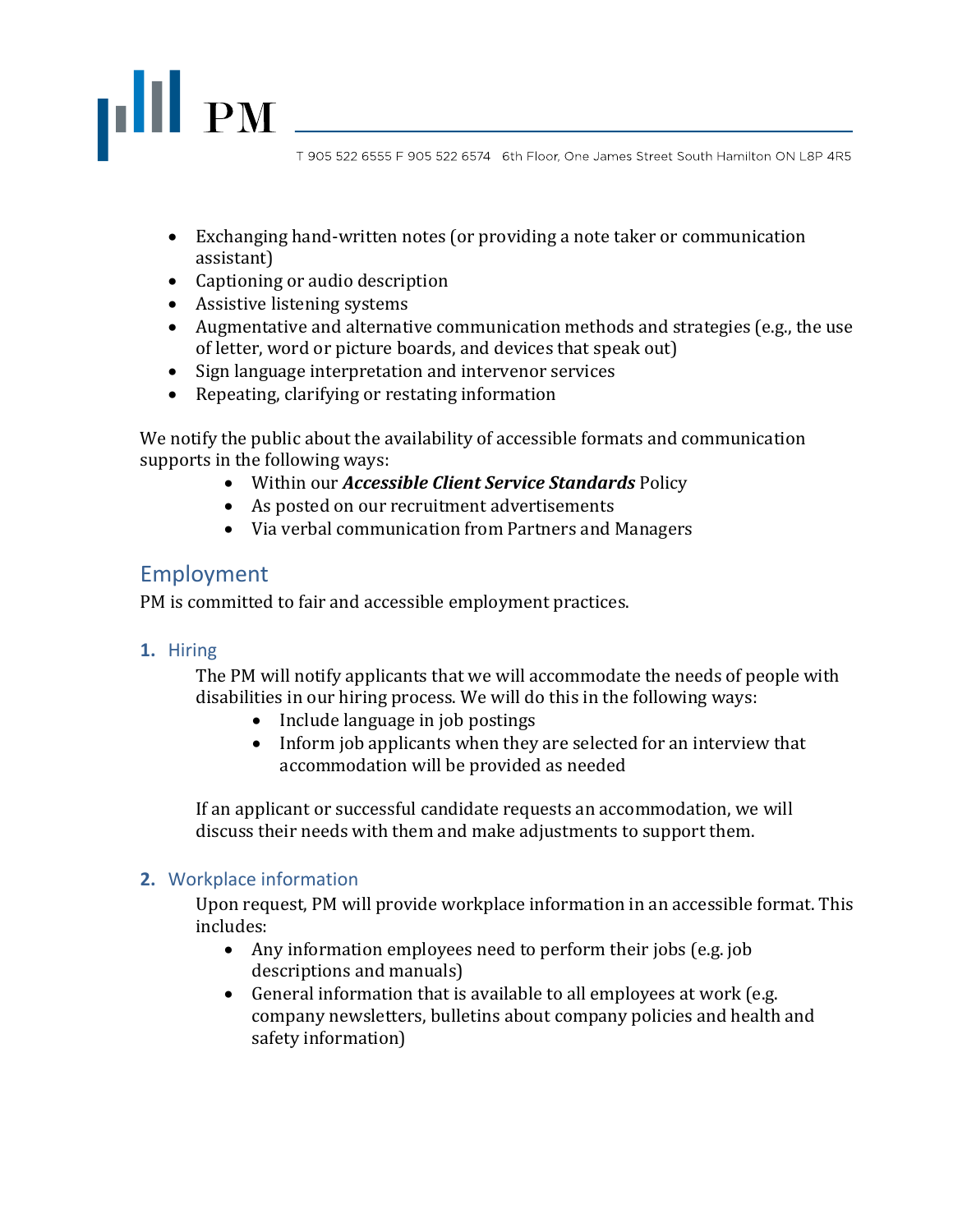When requested, we will discuss with the employee with disabilities about how they need to receive the information.

PM will also provide accessible emergency information to staff when we become aware an employee may need accommodation in an emergency.

#### <span id="page-7-0"></span>**3.** Talent and performance management

 $\begin{array}{c} \textbf{||} \textbf{||} \textbf{ } \textbf{P}\textbf{M} \end{array}$ 

Currently, the Firm does not have a formal performance management or career development process. Though, we will consider the needs of an employee with disabilities within any informal performance management processes that may exist from time to time, including performance reviews/ discussions as well as promotion/ transfer decisions. Such accommodations may include:

- Making documents available in accessible formats
- Providing feedback and coaching in a way that is accessible to them
- Providing the accommodations employees need to successfully learn new skills or take on more responsibilities

#### <span id="page-7-1"></span>**4.** Accessibility Policies and Communication

Current accessibility policies include:

- *Accessible Client Service Standards*
- *Accommodations for Persons with Disabilities*

PM informs employees about our policies to support people with disabilities. Employees are informed upon hire as well as when policies or procedures are introduced or updated.

#### <span id="page-7-2"></span>**5.** Accommodation Plans

PM has developed and documented a process for creating accommodation plans for employees with disabilities. See **Individual Accommodation Process and Individual Accommodation Plan.**

#### <span id="page-7-3"></span>**6.** Return to Work Process

PM has developed and documented a process for creating accommodation plans for employees with disabilities. See **Return to Work Process and Return to Work Plan.**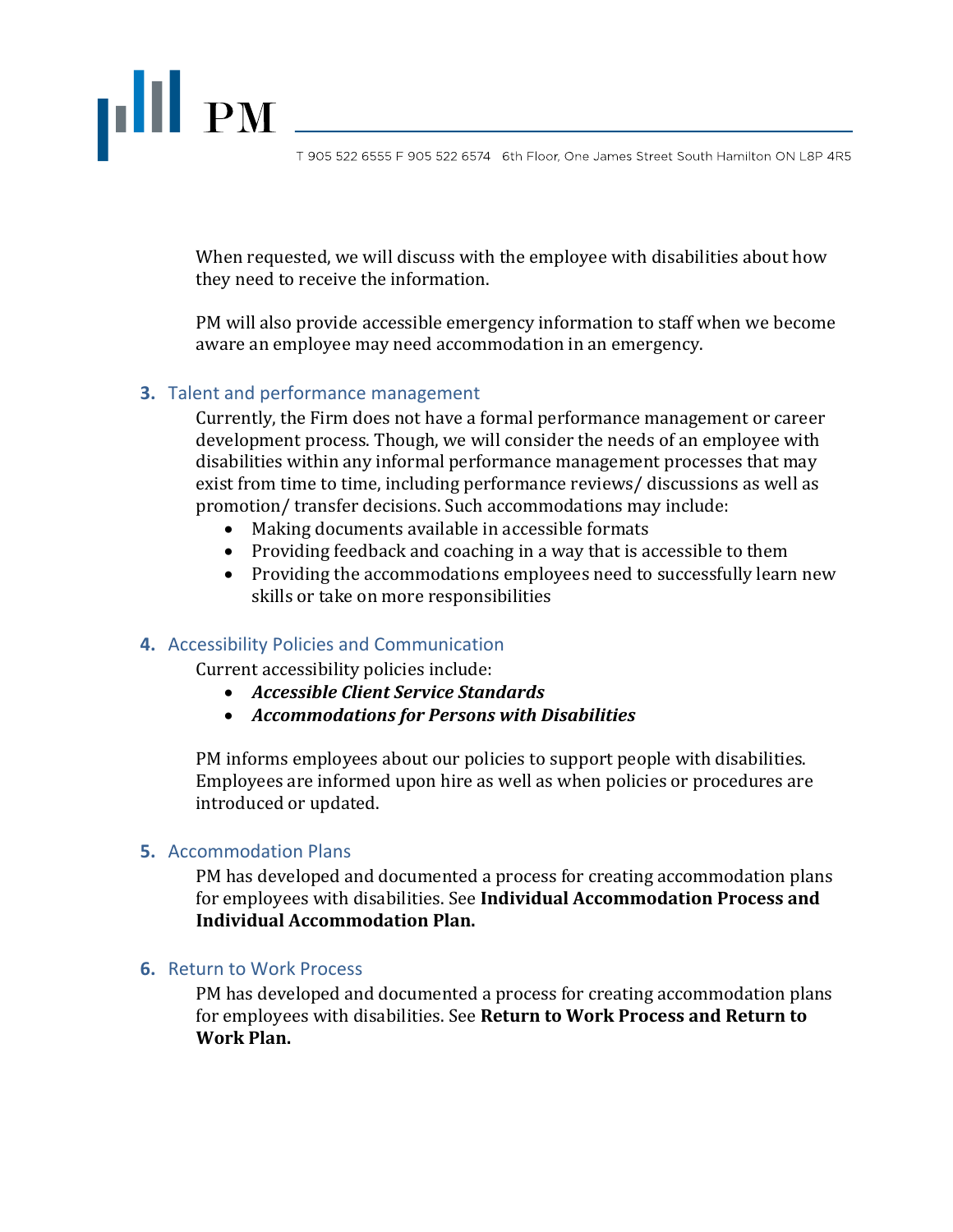

# <span id="page-8-0"></span>**Training**

PM is committed to providing training in the requirements of Ontario's accessibility laws and the Ontario Human Rights Code as it applies to people with disabilities.

We will provide training to:

- All employees and volunteers (paid and unpaid, full-time, part-time and contract positions)
- Anyone involved in developing policies
- Anyone who provides goods, services or facilities to customers on our behalf

Training will be provided as soon as possible after an employee, independent contractor or volunteer joins our organization as well as when policies or procedures are introduced or updated.

Employees shall be trained on the areas of accessibility as required by their role with the Firm, which may include some or all of the following:

#### **1. Accessible customer service training**

#### **2. Work related accessibility training**

Staff may be trained on the following, as applicable:

- Areas of the accessibility standards that are relevant to their work responsibilities
- The Ontario Human Rights Code (where it relates to people with disabilities)

## <span id="page-8-1"></span>Website

Pettinelli Mastroluisi LLP will work to ensure that our Internet websites, including web content, is accessible and meets the accessibility standards outlined in the applicable accessibility laws. PM will work to develop a project plan with our developers to ensure compliance with the WCAG 2.0 Levell AA success criteria.

Our website contains a specified Accessibility page which contains our Statement of Commitment to Accessibility and up to date policies, plans and procedures.